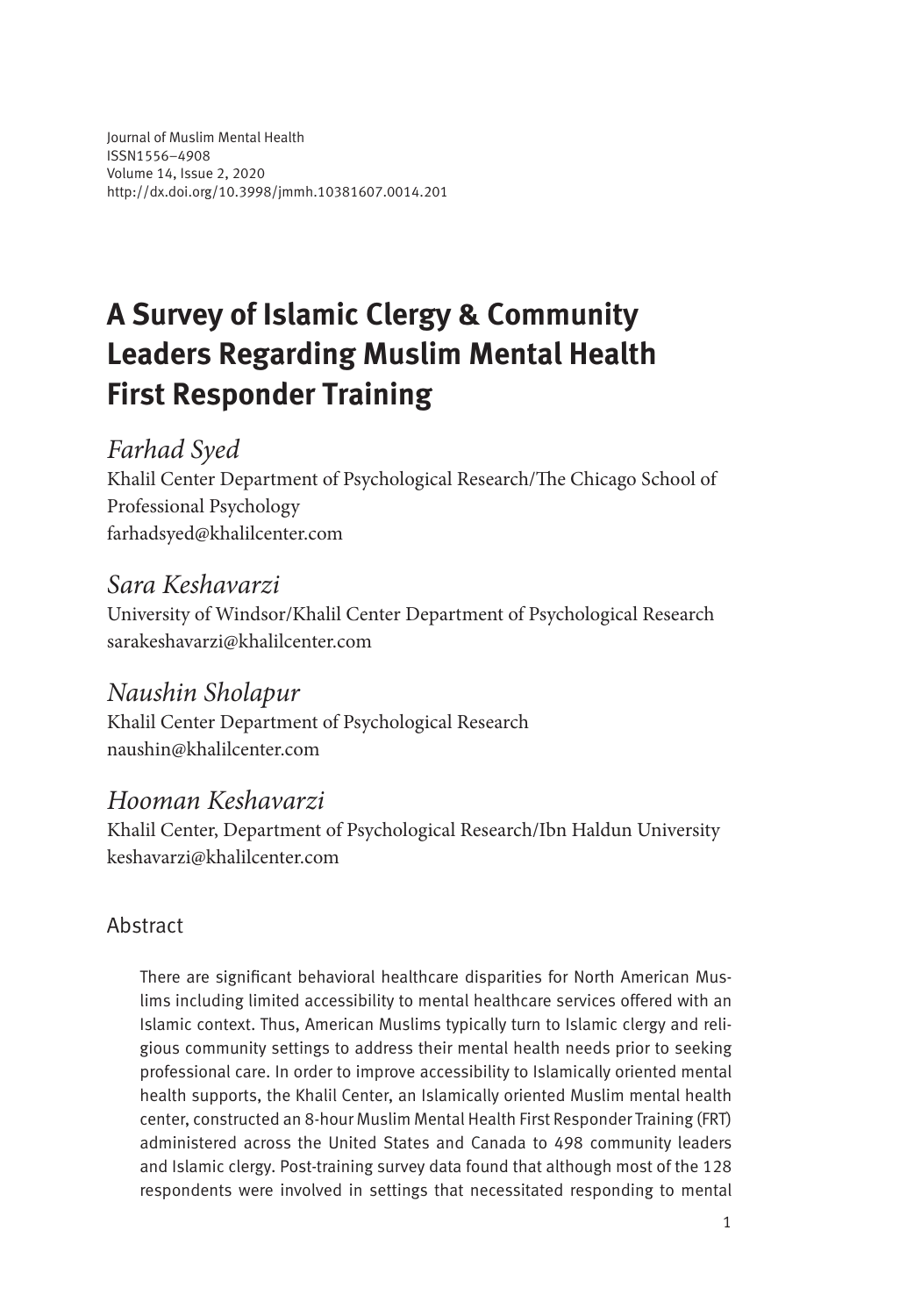health issues in their communities, 70 % had never received any previous mental health training. The overwhelming majority (80 %) of participants emphasized their appreciation of an Islamically integrated approach to the training, reporting that it changed their perceptions, attitudes, and beliefs about mental health and 92 % stated they would recommend the training to other colleagues. The majority of participants (61.7 %) in the FRT were teachers, imams/scholars, and counselors. These positions in the community have a high interpersonal impact on the community and can be considered for many people, the first line of defense against mental health-related disorders. This survey illustrated the importance of addressing mental health from a faith-based perspective in the American Muslim community and the inclusion of Islamic clergy and community leaders in order to facilitate a collaborative care approach to closing the gaps of mental health needs for the American Muslim community.

The practice of integrating religion and spirituality into the field of psychology is rapidly expanding. A recent shift toward culturally sensitive and religiously attuned therapeutic techniques have demonstrated significantly improved client outcomes (Richards, Sanders, Lea, McBride, & Allen, 2015; Worthington, Hook, Davis, & McDaniel, 2011). However, considerable mental healthcare disparities still exist. There remains a lack of services and mental health resources that cater specifically to the needs of the growing North American Muslim population. Relatedly, the underutilization of mental health services among the North American Muslim population is concerning (Ali & Milstein, 2012). For example, results from a survey of 179 Muslim clients conducted by Khalil Center from October 2016 to April 2018 found that 67% of clients had reported that they had not sought mental healthcare from mainstream behavioral health care systems. However, results from the same survey also demonstrated that 95 % of Khalil Center's Muslim clientele felt it was extremely or somewhat important that religion and spirituality be an essential part of the therapy process. The survey data suggests that Muslims would be more likely to seek help if spiritually integrative therapy services were available to better suit their needs.

Muslims are the largest growing minority in the United States facing religious, cultural, and ethnic discrimination in an increasingly hostile sociopolitical climate (Ali, Milstein, & Marzuk, 2005; Nimer, 2002). There has been a significant increase in the need for counseling and support with mental health related issues following the 9/11 attacks and their fallout, and community imams are predicting continuous deterioration of mental health and wellbeing among Muslims due to discrimination and harassment (Ali, Milstein, & Marzuk, 2005; Haque & Kamil, 2012). Trauma is becoming of increasing concern, with Muslims reporting a high degree of posttraumatic stress disorder from 9/11-related trauma, wars in their native countries, and discrimination (Abu-Ras & Abu Bader, 2008). Despite the imminent need, there remain many barriers to help-seeking behavior in Muslim communities such as mistrust of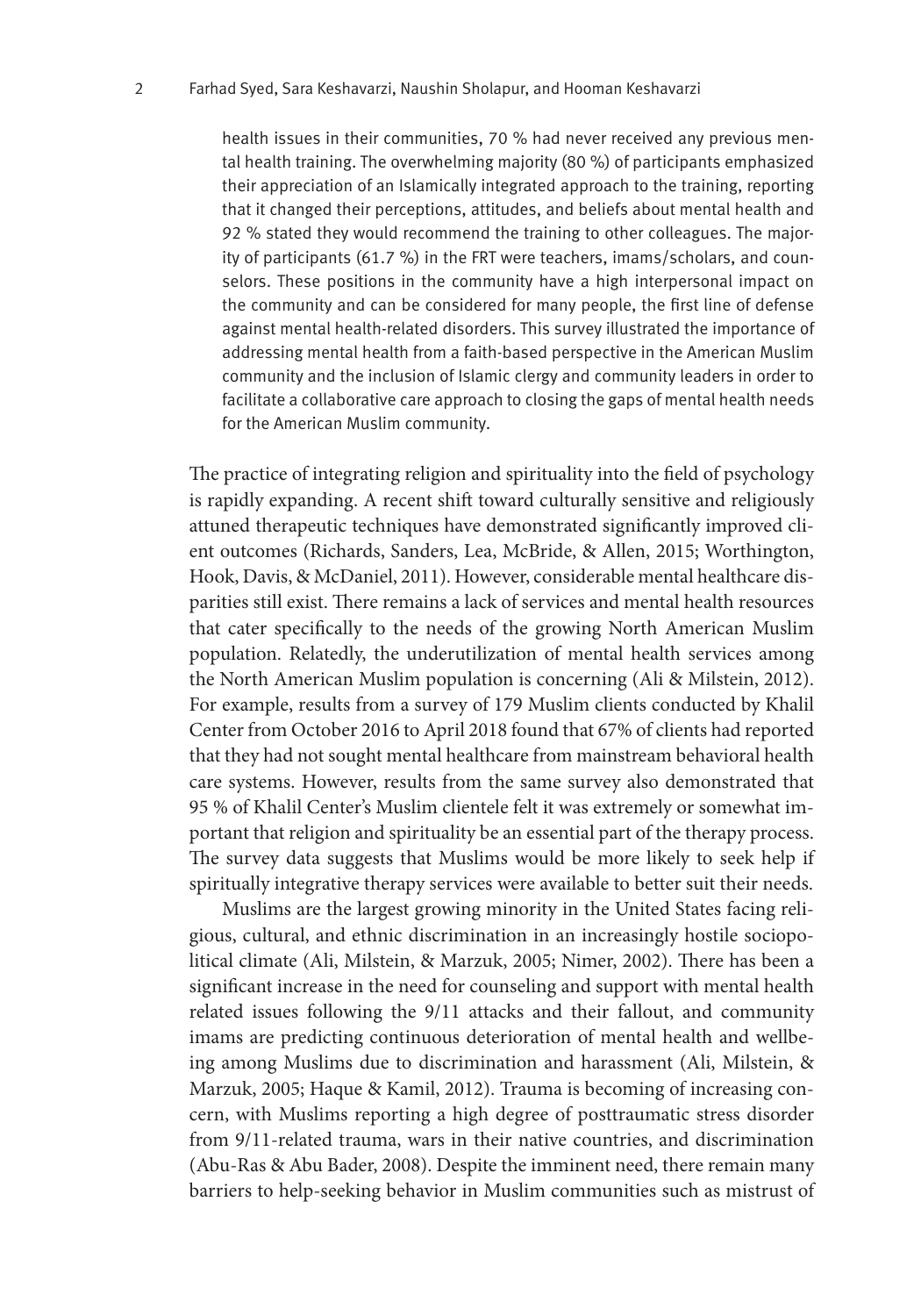service providers and lack of understanding around confidentiality, fears of treatment and discrimination, and differences in communication relating to issues of culture and religion (Inayat, 2007).

The first contact for help among Muslims during times of psychological distress is often an imam, a clergy member, or spiritual leader from the religious community, for Islamic faith healing (Farooqi, 2006; Kianpoor & Rhoades Jr., 2005). Seeking the counsel of an imam may be a result of Muslims typically attributing their psychological distress to metaphysical causes including demonic possession (jinn or zar) (Kianpoor & Rhoades Jr., 2005), punishment for past sins, being cursed or evil eye through others' jealousy, or separation from the Divine (Salib & Youakim, 2001). Unfortunately, few religious scholars have any formal training in mental health (Ali, Milstein, & Marzuk, 2005), suggesting a need for Islamically integrative care and community collaboration. Although the presence of emerging institutions like Khalil Center in the United States of America and Canada has helped address the need for spiritually integrative mental health interventions, the demand for care far exceeds the ability of any one institution to fill the gaps.

The duties of imams inherently involve providing spiritual direction (e.g., leading prayers, delivering sermons, performing religious ceremonies, providing spiritual guidance, etc.) and maintaining the functionality of a cohesive community (Ali & Milstein, 2012). Imams play a vital role in assisting with the distress and counseling needs of Muslims (Wang, Berglund, & Kessler, 2003). A study by Ali, Milstein, and Marzuk (2005) on illness recognition and referral practices among American imams, found that 50 % of the 62 imams surveyed spent one to five hours each week providing counseling services. The most commonly reported problems were spiritual or religious advice and relationship or marital stress. 68% of respondents noted a significant increase in counseling for issues related to fear and discrimination (Ali, Milstein, & Marzuk, 2005). Despite the extensive pastoral counseling that imams partake in, clergy members do not commonly have knowledge pertaining to mental health-related disorders and are not often equipped with the resources to respond, particularly to potential clinical problems that reach beyond their scope of expertise (Milstein, Manierre, Susman, & Bruce, 2008; Milstein, Manierre, & Yali, 2010). Thus, lack of mental health knowledge and skills among imam and Islamic clergy could have adverse effects on the mental health of congregants by impeding help-seeking behaviors. This is of concern as to the degree of efficacy that imams could achieve in their treatment with the usage of spiritual counseling methods alone (Razali, 1999). Ideally, a process should exist whereby imams are able to recognize congregants who show signs and symptoms of mental illness and are able to refer them to a mental health practice that can provide them with Islamically oriented care (provided religion is central to their way of life).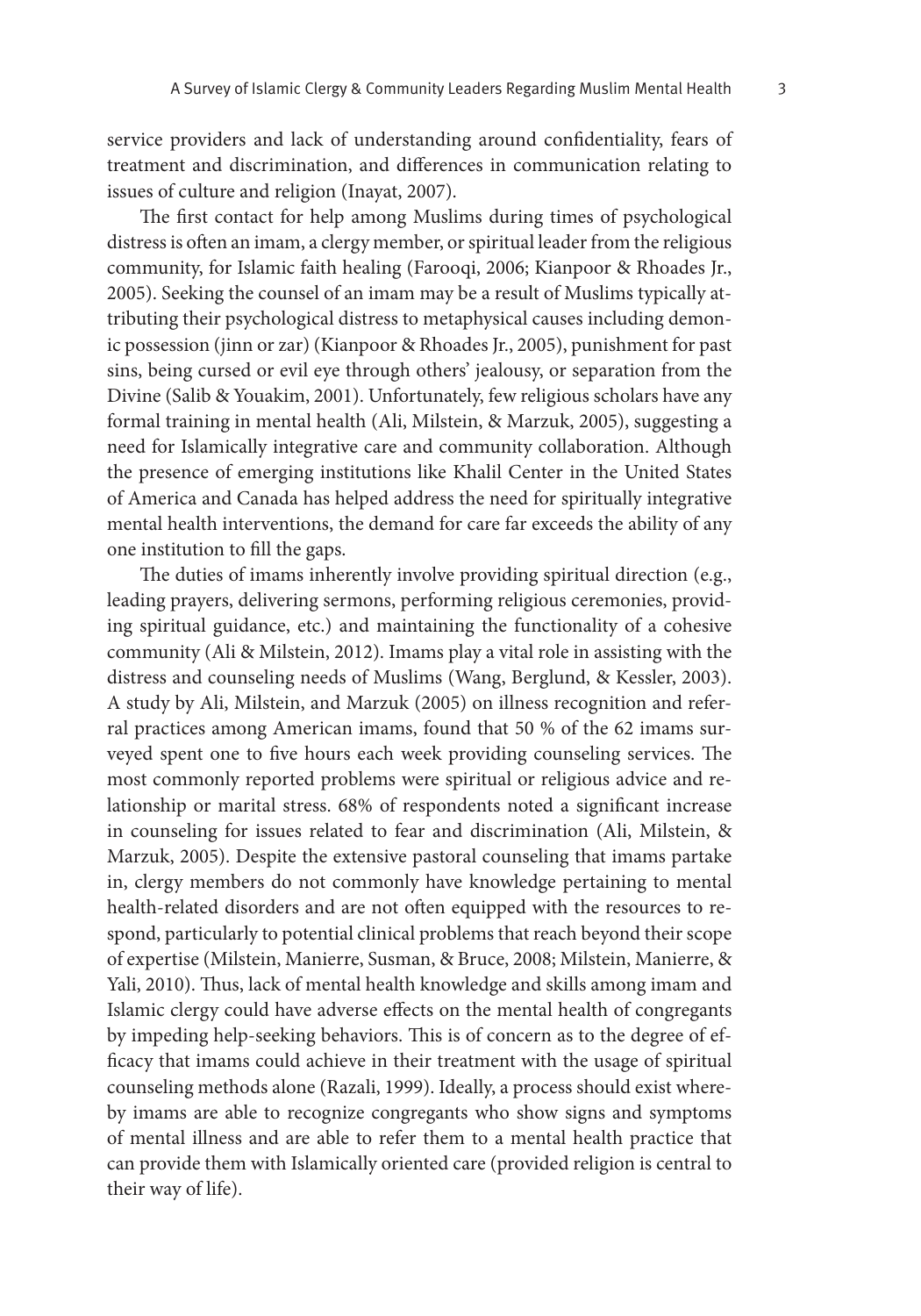Clergy members can seek training programs devised to assist with understanding and responding to mental health, however participation is low (Ali & Milstein, 2012). Mental Health First Aid (MHFA), developed by the Mental Health Commission of Canada; Psychological First Aid, created by the World Health Organization (WHO; 2011); and Mental Health: A Guide for Faith Leaders, by the American Psychiatric Association (APA; 2016) are some of the most widely used available training guides. Of these available manuals, the APA guide is the only one that includes a faith-based approach (APA, 2016).

There is some precedent to underscore the importance of training for clergy and community leaders. The Center for Church-Psychology Collaboration (CCPC) at Wheaton College in Illinois has incorporated a mental health component into clergy training. Research evaluating this integrative program found that relationships between clergy members and mental health professionals improve when they share religious ideals and feel respected by psychologists (McMinn, Aikins, & Lish, 2003). While the APA has begun to address the lack of clergy consideration in training models, there remains a need for training with a focus on Muslim mental health. The objectives of collaborative training models have been to increase mental health awareness among clergy in order to help direct clients to the appropriate sources. Additionally, trainings must be offered to reduce public harm by highlighting clergy limitations and equipping them with the tools required to respond to crises and assist in treatment processes. It is important that clergy members be aware of their limitations, available resources, and crisis management skills given the mental health epidemic and the frequency with which religious individuals turn to clergy in times of distress. A major benefit of these trainings is the possibility of cutting down on cost and wait times which are often prohibitive barriers for many individuals in seeking care from mental health professionals (WHO, 2003).

While the demand for support services and clergy training regarding Muslim mental health is high, the supply of necessary resources remains low. This necessitates a collaborative care approach and clinical pastoral training with an emphasis on Muslim mental health to encourage the consultation and communication needed to cater to the growing concerns among Muslim communities (Ali & Milstein, 2012). A collaborative approach will support all components needed for Muslims to achieve the goal of balance in all states, including the soul (*r*ū*h*), behavioral inclinations (*nafs*), emotions (*ihsaas*), and cognition ('*aql*) (Keshavarzi & Haque, 2013). To address this need for mental healthcare education among North American Muslim clergy, the Khalil Center developed the 'Muslim Mental Health First Responder Training' (FRT) program in 2016. The FRT is a mental health first aid program specifically designed to train imams and community leaders. The purpose of the program was to equip clergy members with the tools and knowledge base necessary to identify and respond to congregants who show signs of mental health-related disorders and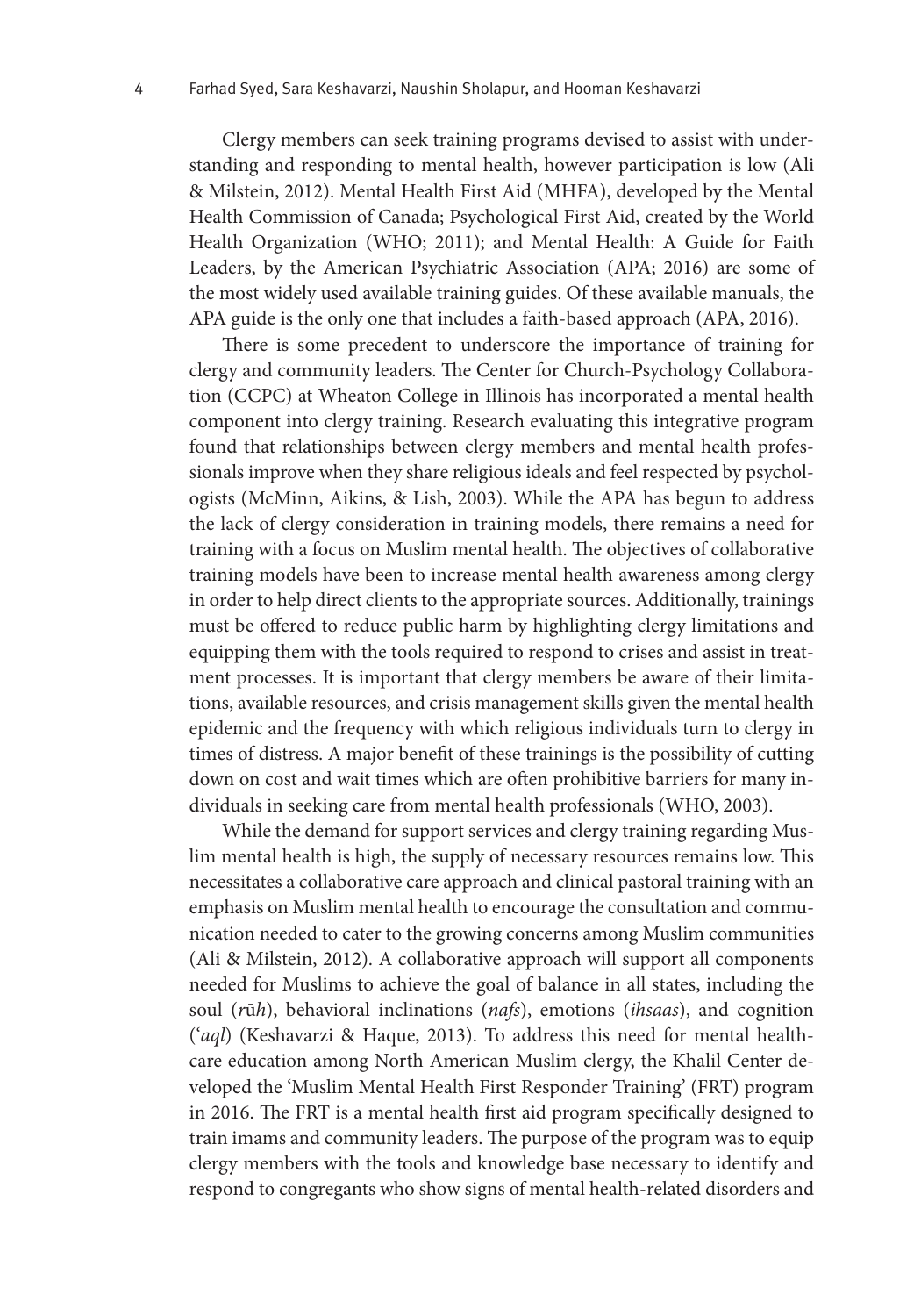encourage a collaborative relationship between religious leaders and mental health professionals.

The FRT program is an 8-hour long workshop conducted by the Khalil Center and facilitated by mental health professionals trained in Islamically oriented models of care. The FRT is unique in providing a faith-based training, tailored to improve clergy members' understanding and responding to mental health concerns, with a focus on Muslim populations. The main objectives of this program for imams and Islamic clergy are to: 1) gain familiarity with mental health conditions; 2) understand the system of mental health referral; 3) understand how to empathetically listen and respond to crisis; 4) increase awareness of relational processes that influence the pastoral relationship; 5) appreciate the need to work with and collaborate with mental health professionals; and 6) recognize the parameters and limitations of pastoral care services. The training progresses through modules that equip clergy members with an introduction to an Islamically integrative model and the skills to form a counseling relationship within a pastoral care setting. The second module provides an understanding of mental illness as well as how to screen individuals and conduct mental status examinations. The third module focuses on Islamic law and clergy rights and responsibilities as they relate to mandated reporting, ethical and legal limitations, and roles as well as boundaries. Finally, the training concludes with special topics such as marital issues, youth, trauma, and substance use.

In order to determine if the program was meeting its objectives and catering to the needs of religious leaders within the Muslim community, several benchmarking processes were incorporated in an iterative process improve the program as per the needs of the community. The aim of this paper is to describe the results of a post-training survey conducted to obtain feedback from attendees from the Muslim Mental Health FRT program and describe future directions for community-oriented first aid trainings for the Muslim community.

#### Methods

#### Muslim Mental Health FRT Program

The Muslim Mental Health FRT workshops, were conducted by Khalil Center trainers. The training was co-facilitated by doctoral level licensed mental health professionals with formal Islamic studies backgrounds, and an additional Islamic clergy member from the Khalil Center. Clergy members involved in the FRT were seminary graduates, holding behavioral sciences degrees, with credentials ranging from Bachelor's to Master's level degrees. Clergy member co-facilitators for the trainings were active religious consultants working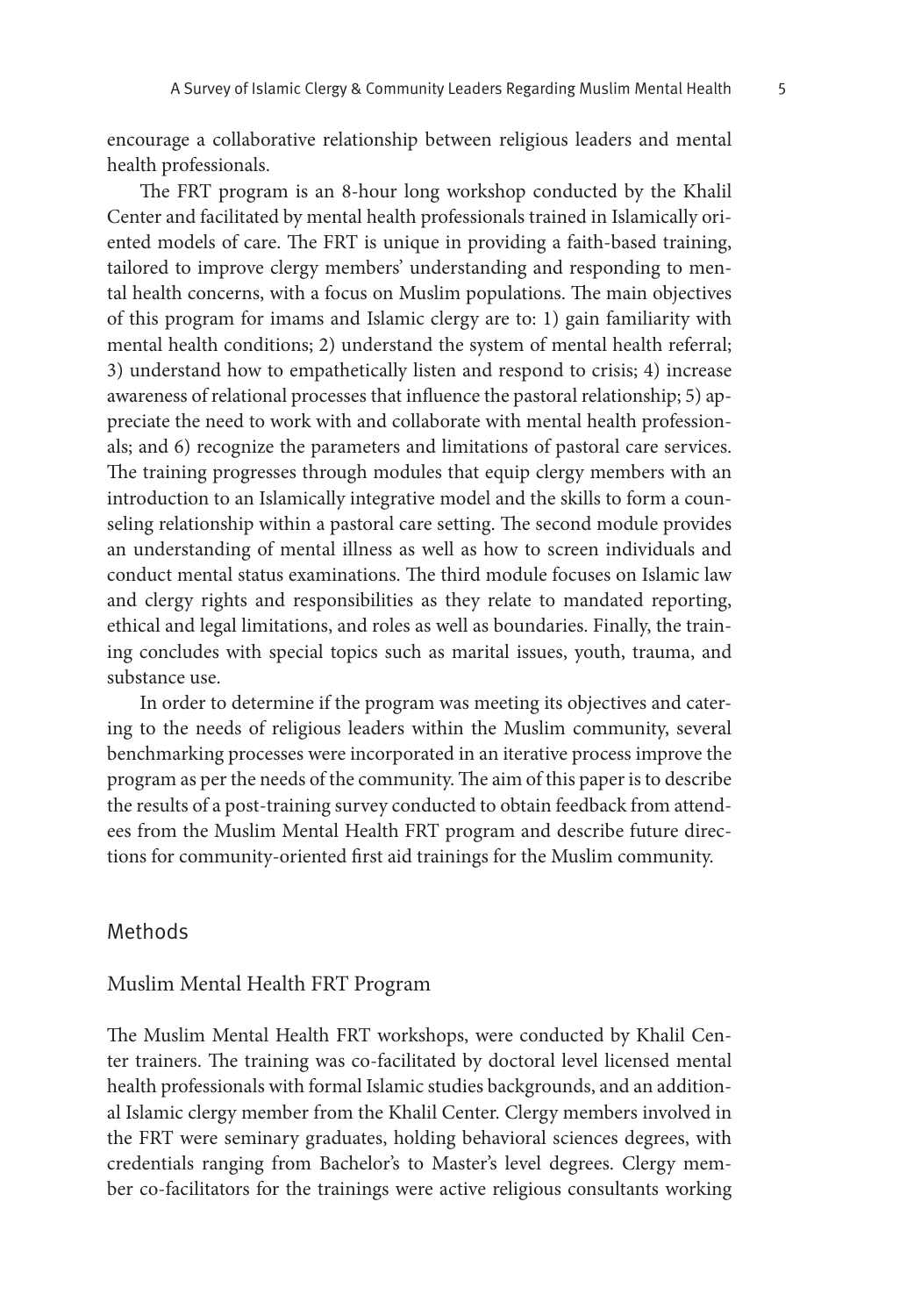within an interdisciplinary community outpatient mental health setting, and therefore have exposure to and experience with mental health concerns. The varying academic and religious academic degrees in the behavioral sciences and Islamic theology were deemed critical for translational ability between the fields of study.

Through this training, the Khalil Center's mission is to educate chaplains, imams, scholars, teachers, and others who are serving the North American Muslim community. Participants are expected to have developed a number of skills including building a therapeutic alliance, empathy, and listening skills by the end of the training. Among the key aims of the training are fostering skills that teach clergy members the importance of working collaboratively, understanding their limitations and boundaries, and best practices for making referrals. A program can cost between \$25.00—\$100.00 per participant depending on whether the host community could subsidize the cost.

#### Study Design and Administration of the Survey to FRT Participants

A cross-sectional, self-report survey of teachers, imams, counselors, and other individuals who attended the Muslim Mental Health FRT between 2016 and 2018 was conducted. A convenience sample of all respondents who completed the FRT training was taken. Surveys were developed online using Google Forms and sent via email to participants after the trainings were completed. All participants who registered for the training with their email or had provided their emails during the sessions received the survey. Respondents could complete the survey at their convenience. No personal identifiers were collected for the purposes of this study and responses were anonymous.

The survey was distributed to 498 individuals across 8 training sessions (in Chicago, IL, Washington, D.C., Tempe, AZ, Hartford, CT, San Francisco, CA, East Lansing, MI, Passaic, NJ, and Toronto, Canada). The total number of responses received were 128; yielding a response rate of 25.7 % (128/498). The study population were primarily comprised of teachers (34.4 %), imams/ Islamic scholars (20.3 %), and counselors (7 %) who had completed the FRT program. The remainder of study population were a combination of students, community volunteers, board members, and administrative leaders of mosques, khatībs (people who deliver sermons), and chaplains.

The survey was reviewed by individuals conducting the FRT training in order to ensure that all questions asked were within the scope of the training. Once the survey was finalized, the team opted to use Google Forms to collect and capture the data with ease. Open-ended questions focusing on strengths, weaknesses, and improvements to the program were asked in order to obtain a comprehensive understanding of participants' views of the FRT. However, the survey primarily focused on receiving feedback about the training sessions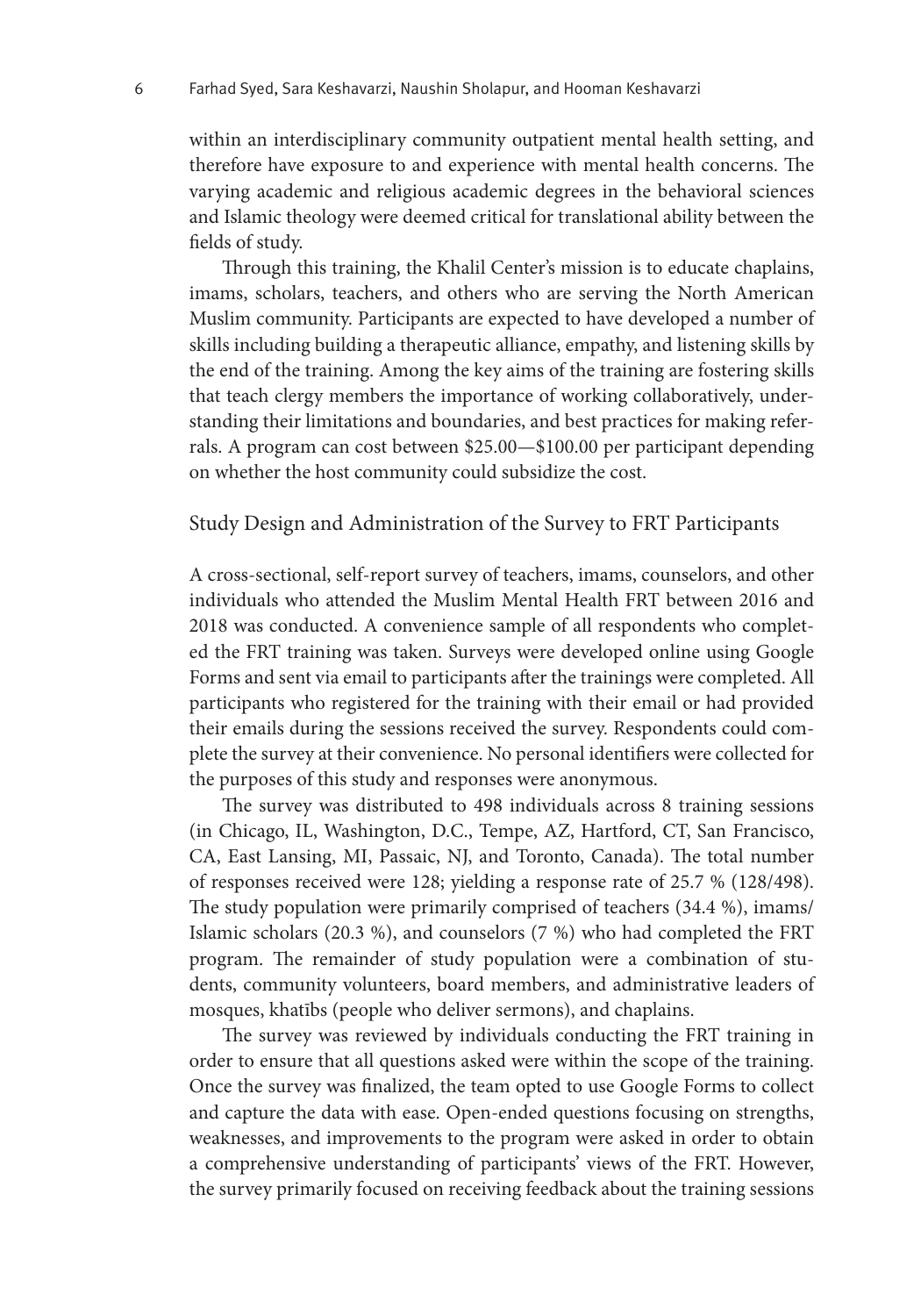and included questions about: the aspects of training that participants found most useful; the importance of having an Islamically oriented mental health training available; whether participants felt the training session improved their understanding and knowledge of mental health and illness; and, if the training changed participant's perceptions/general attitudes toward mental health and illness.

Additional questions focused on participant's prior experience, training, and knowledge related to mental health and illness (not necessarily focusing on the integration or role of spirituality within the mental health field). Participants were also asked to report whether or not they would have attended a similar training by a different organization, and if they would have attended the training had it not been informed by Islamic values.

Finally, the survey asked participants to describe their position in their community and provide an approximate number of people they serve in order to estimate the projected impact of the training on the North American Muslim community. A general comments and feedback section was also included to capture any information that the survey did not explicitly collect.

#### Results

Approximately 50 % of FRT participants reported that they counsel or provide therapy to others on at least a weekly basis; 18.4 % of the entire study population provide counseling services on a daily basis. Although the remaining 50 % of participants may not provide support through counseling/therapy very often, they are frequently in positions to provide support to their families or members of their community informally. Most respondents (53.6 %) indicated serving populations of up to 50 individuals; a minority of participants reported serving populations between 50–100 individuals (16.8 %) and some over 200 individuals (18.4 %). Although most respondents (61.6 %) indicated that there was no way the training could have been more geared toward their position in the community, 38.4 % disagreed. Individuals who felt the workshop could have been more geared toward their position in community provided the feedback that: training could be more specific to imams (as opposed to the layperson); training on how to respond to mental health issues with specific populations such as students and trauma victims; and, counseling techniques specific to teacher-student relationships.

The data showed that nearly 70 % of participants had never attended any mental health trainings previously. Of the 30 % of individuals who indicated they had attended previous mental health trainings, most were not Islamically or religiously focused. Approximately 80 % of participants potentially would not have attended this training if it was not designed with Islamic values (33.6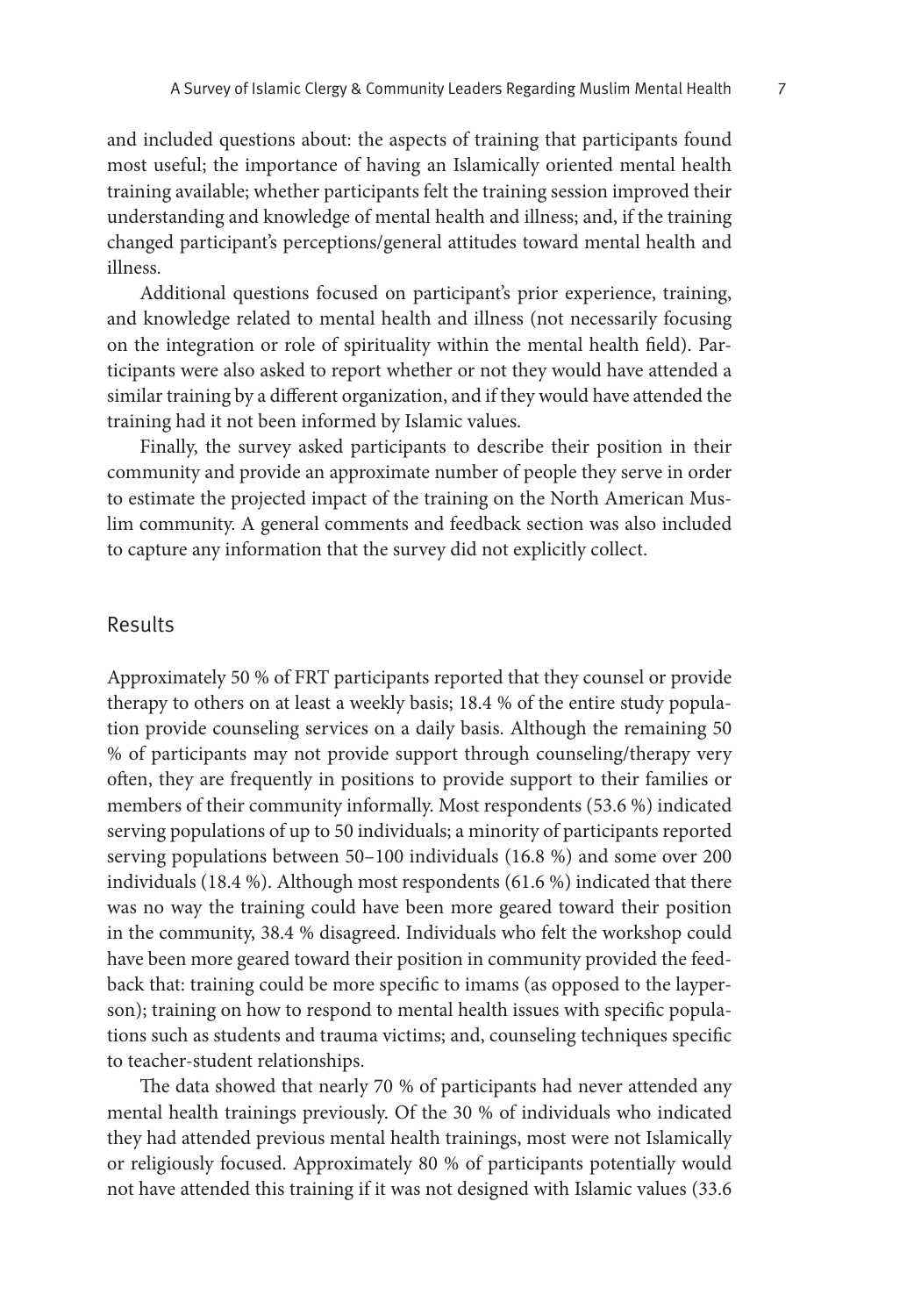% would definitively not attend, whereas 46.1 % were undecided). These results demonstrate the strong need for a comprehensive Islamically oriented training program within the Muslim community.

Overall, the attitudes toward the FRT program were overwhelmingly positive. 92% of all respondents indicated they would recommend this training to their colleagues; 88 % of respondents reported that they are interested in taking a "Level 2" of the FRT. Nearly 60 % of respondents report their beliefs and perception of mental health changed as a result of this training. All of the participants felt that, after the FRT, they better understood mental illnesses and its solutions. Specifically, a majority of individuals (55.2 %) found the Islamic approach to mental health, current research available on mental health, the presenters, and the need for such a program to be appealing aspects of the training. Approximately 77.6 % of respondents felt that the training was important or very important for them to have.

Respondents were asked to provide feedback about what aspects of the training could be improved for the future. Some key features included: dividing the material up into greater number of days in order to reduce the intensity of the program; including assessments to test training participants' retention of the information; and, more dedicated time to apply theoretical knowledge under the supervision of a mental health practitioner.

#### Discussion

The results indicate that an Islamically integrated mental health training geared toward imams and clergy leaders was, in general, well received and useful. This is likely due to the training content and focus on Islamic perspective that are consistent with clergy members' religious and pastoral training backgrounds. The training was designed to empower imams and religious clergy on how to recognize and identify mental illness, while developing an awareness of the boundaries and limitations of their own knowledge, skills, and practice. It is important that clergy members' are aware of their roles, the protective factor that religion serves, and their accompanying rights and responsibilities. The FRT training facilitated outreach between mental health professionals and religious leaders, thereby improving the likelihood of referral. Increasing a network of referral resources and consultation opportunities allows clergy members to establish practices consistent with mental health principles and formalize counseling sessions for community members when psychological issues can be ruled out. The evidence from this survey demonstrates the need for further similar training opportunities and integrative models aimed at understanding and assisting the Muslim community as well as improving relations between clergy members' and professional clinicians for optimal care outcomes.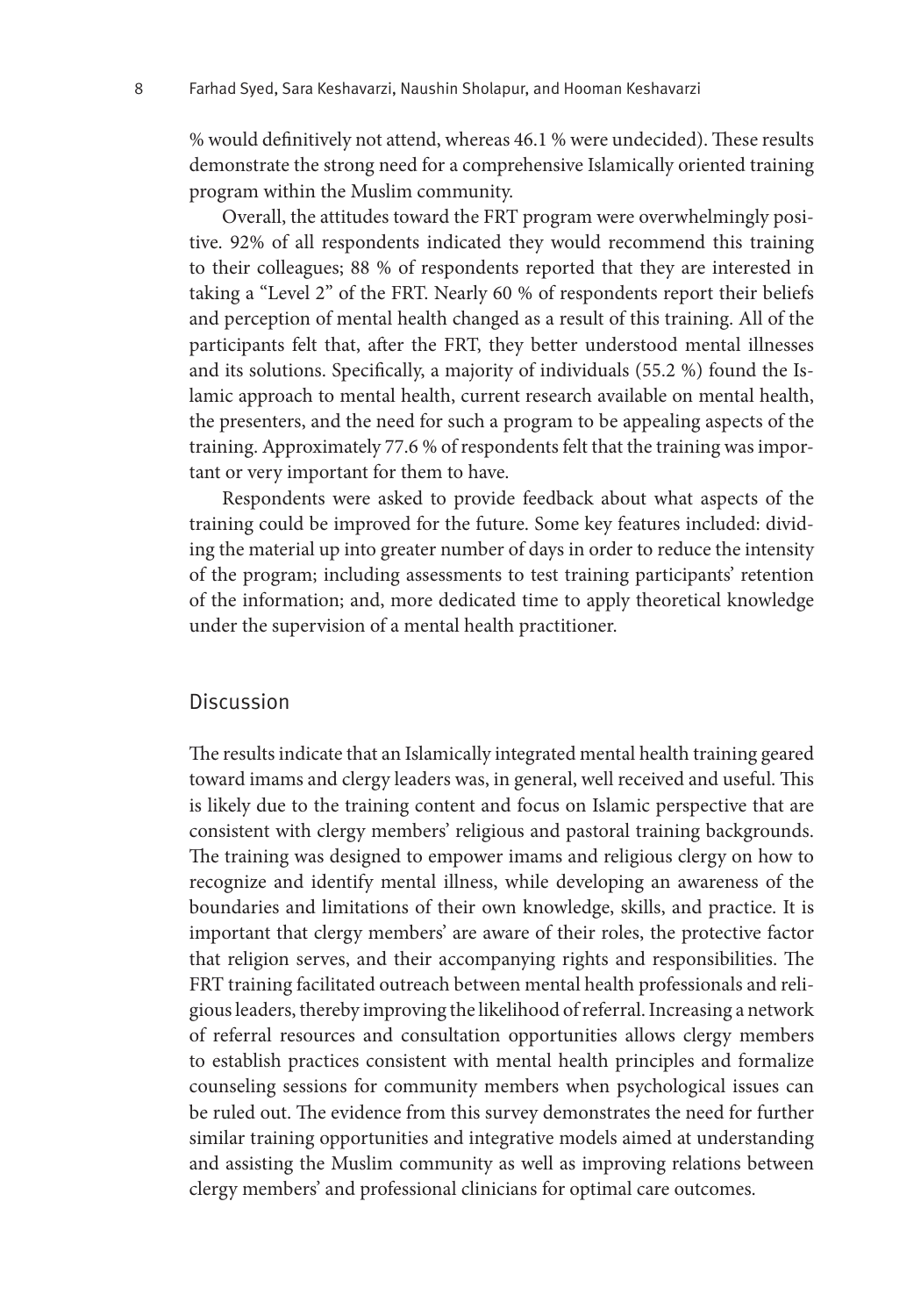There is some precedent to underscore the importance of training for clergy and community leaders. The Center for Church-Psychology Collaboration (CCPC) at Wheaton College in Illinois has incorporated a mental health component into clergy training. Research evaluating this integrative program found that relationships between clergy members and mental health professionals improve when they share religious ideals and feel respected by psychologists (McMinn, Aikins, & Lish, 2003). While the APA has begun to address the lack of clergy consideration in training models, there remains a need for training with a focus on Muslim mental health. The objectives of collaborative training models have been to increase mental health awareness among clergy in order to help direct clients to the appropriate sources. Additionally, trainings must be offered to reduce public harm by highlighting clergy limitations and equipping them with the tools required to respond to crises and assist in treatment processes. It is important that clergy members be aware of their limitations, available resources, and crisis management skills given the mental health epidemic and the frequency with which religious individuals turn to clergy in times of distress. A major benefit of these trainings is the possibility of cutting down on cost and wait times which are often prohibitive barriers for many individuals in seeking care from mental health professionals (WHO, 2003).

Community mental health clinics play an integral role in bridging the gap between North American Muslims and mental healthcare professionals. Collaboration between imams and mental health professionals is required to bridge the current gaps in mental health care, thereby ensuring the availability of an interdisciplinary approach to addressing the needs of this religious minority. While some imams report a willingness to collaborate with mental health professionals, they seldom refer or consult in practice (Ali & Milstein, 2012). The results of this study corroborate the findings of the literature given that the majority of respondents had never had any previous mental health training in the past; moreover, training was never integrative of Islamic principles. Therefore, potential reasons for the lack of referral and communication between mental health professionals and clergy members can be attributed to a lack of awareness regarding resources and a lack of communication with mental health care providers (Ali & Milstein, 2012). Many imams may also be unfamiliar with diagnostic categories rendering them unlikely to recognize mental illness or the system of mental health referrals (Ali & Milstein, 2012). In order to make referrals, imams must be able to identify psychopathological symptoms and have an established network and system of referrals. Khalil Center's First Responder Training serves the dual purpose of not only raising awareness and destigmatizing mental health and illness, but also equipping community leaders who may access large congregations with the necessary tools to manage clients who require mental healthcare services.

Imams, clergy, and community leader serve a large population; in this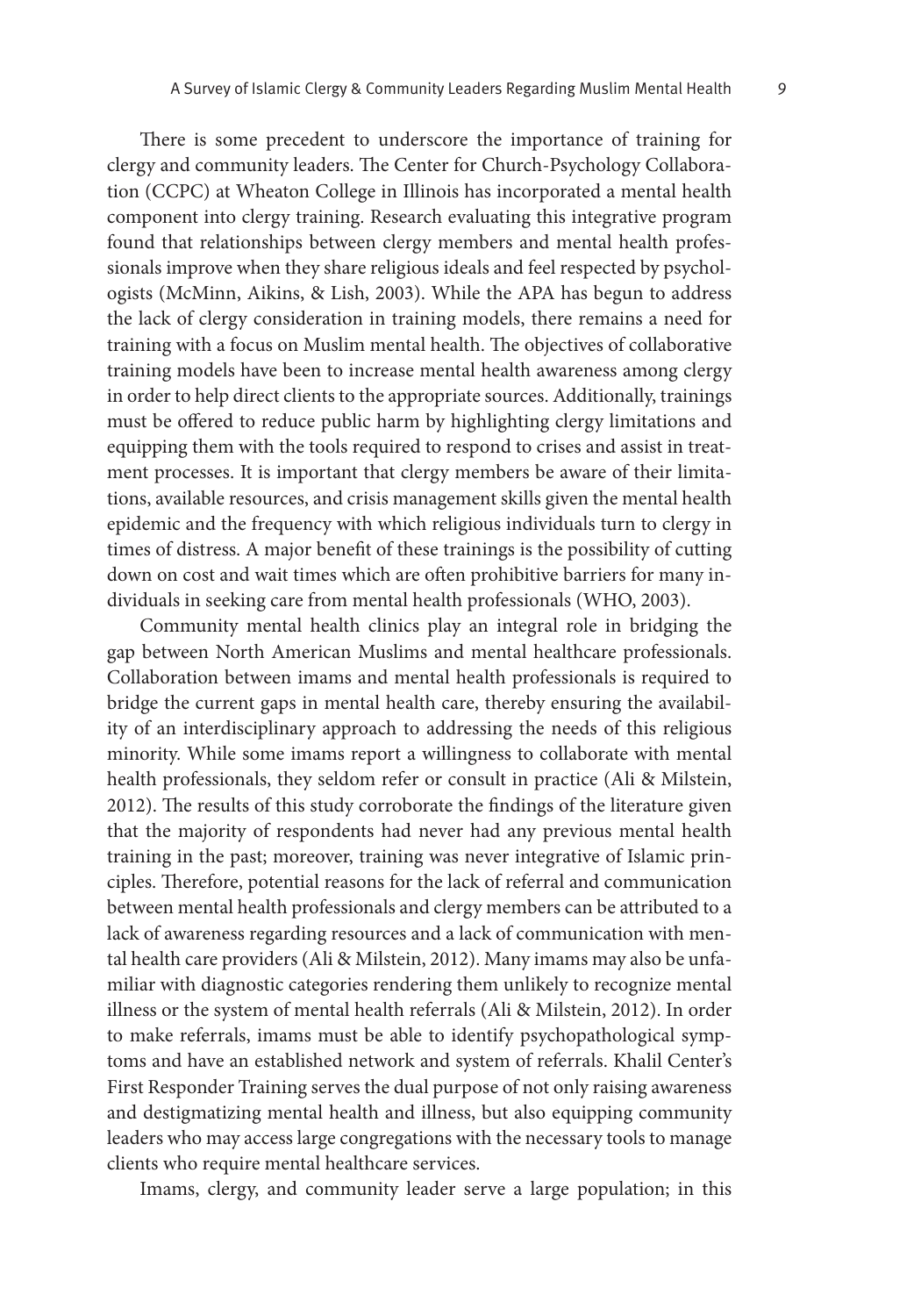#### 10 Farhad Syed, Sara Keshavarzi, Naushin Sholapur, and Hooman Keshavarzi

study alone, the participants were estimated to serve approximately 12,000 individuals collectively. Of these, it is estimated that approximately 20% will require mental healthcare services (NIMH, 2019). Therefore, this training program is estimated to directly impact 2,400 individuals who need mental health services. While this number is a conservative estimate, individuals who have completed this training will be able to apply the skills they develop in their dayto-day interactions, sermons, and other duties. Thus, the indirect impact of this program is even more far reaching.

#### Study Limitations

Despite the keen interest in the FRT program, the low response rate was a limitation of the study, which may have an impact on the generalizability of the study results. One reason for the low response rate was that some surveys were sent with time lag of several weeks after the FRT was conducted, potentially introducing a recall bias. In future studies, post-training surveys should be administered shortly after the training is complete. This may lead to an increased number of participants in the survey, as well as potentially more accurate feelings toward the training as described by participants. While the survey was designed to collect occupational information, participants' demographics were not captured and impeded the research team's ability to characterize the attendees. However, since occupation, role in the community, and other details related to their professional work were captured, the impact on not collecting personal information such as age and gender was minimal.

### Conclusion

This study was conducted using survey methods in order to gain a general understanding and feedback of the FRT from a wide cross-section of participants. The survey was able to identify several important strengths and weaknesses of the program. It also elucidated the various roles that individuals who enroll in the program are fulfilling which allows administrators to better tailor content to their needs. In the future, a qualitative component to allow respondents the opportunity to provide more thorough answers to the open-ended questions should be incorporated. Benchmarking exercises should be undertaken to obtain a better understanding of participant expectations and to ensure the objectives of the program are being met.

The Muslim Mental Health First Responder Training is fulfilling a growing need for clergy, chaplains, teachers and others who deal directly with the mental health of the Muslim community. This study, while small, gives insight into the current state of North American Muslim mental health care system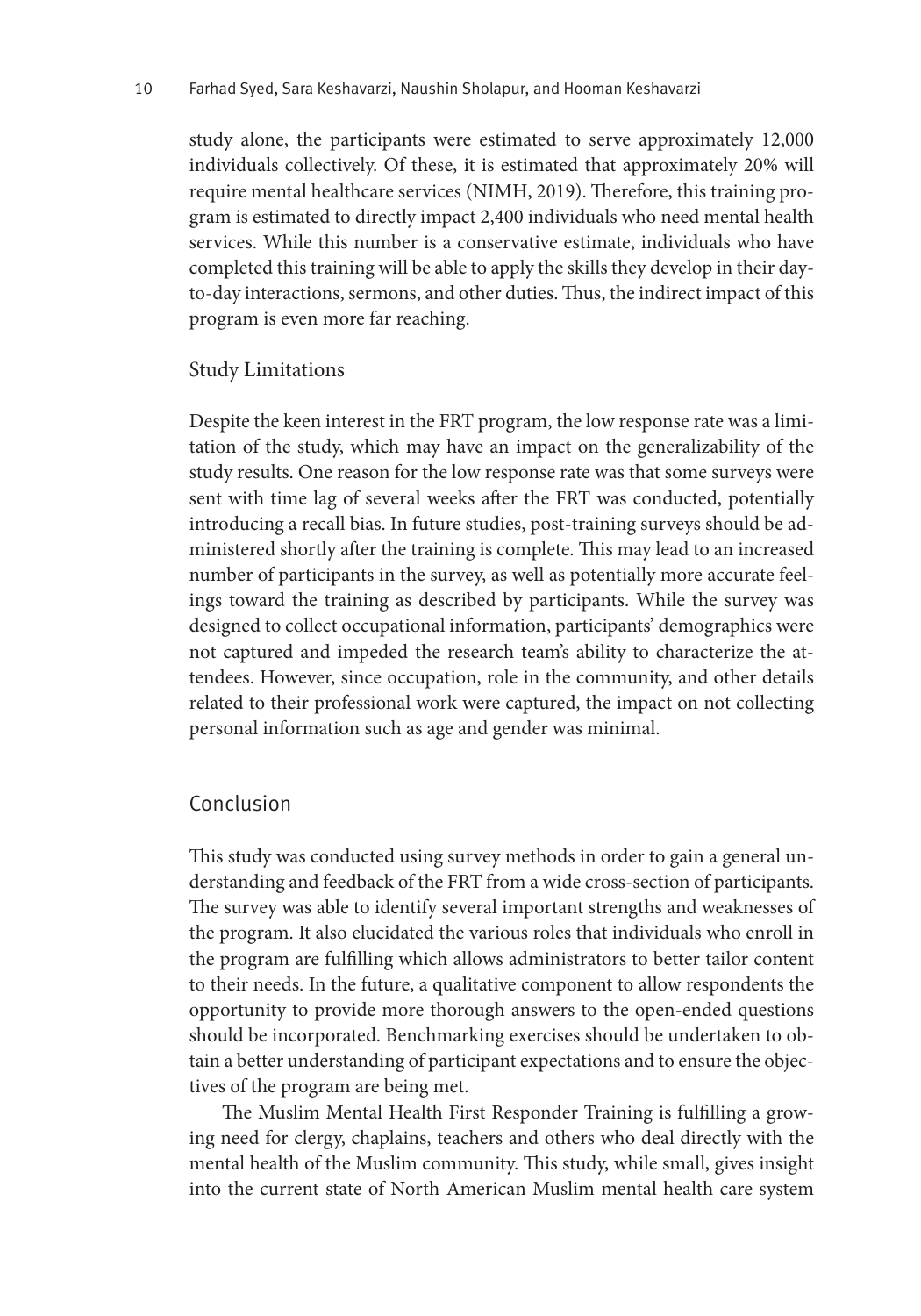and provides evidence for creating mental health resources for the Muslim-American community.

### Appendix A

First Responder Training Survey Responses

Would you have attended this mental health training if it was not informed by Islamic values?





How many individuals do you serve in your community (approximately)?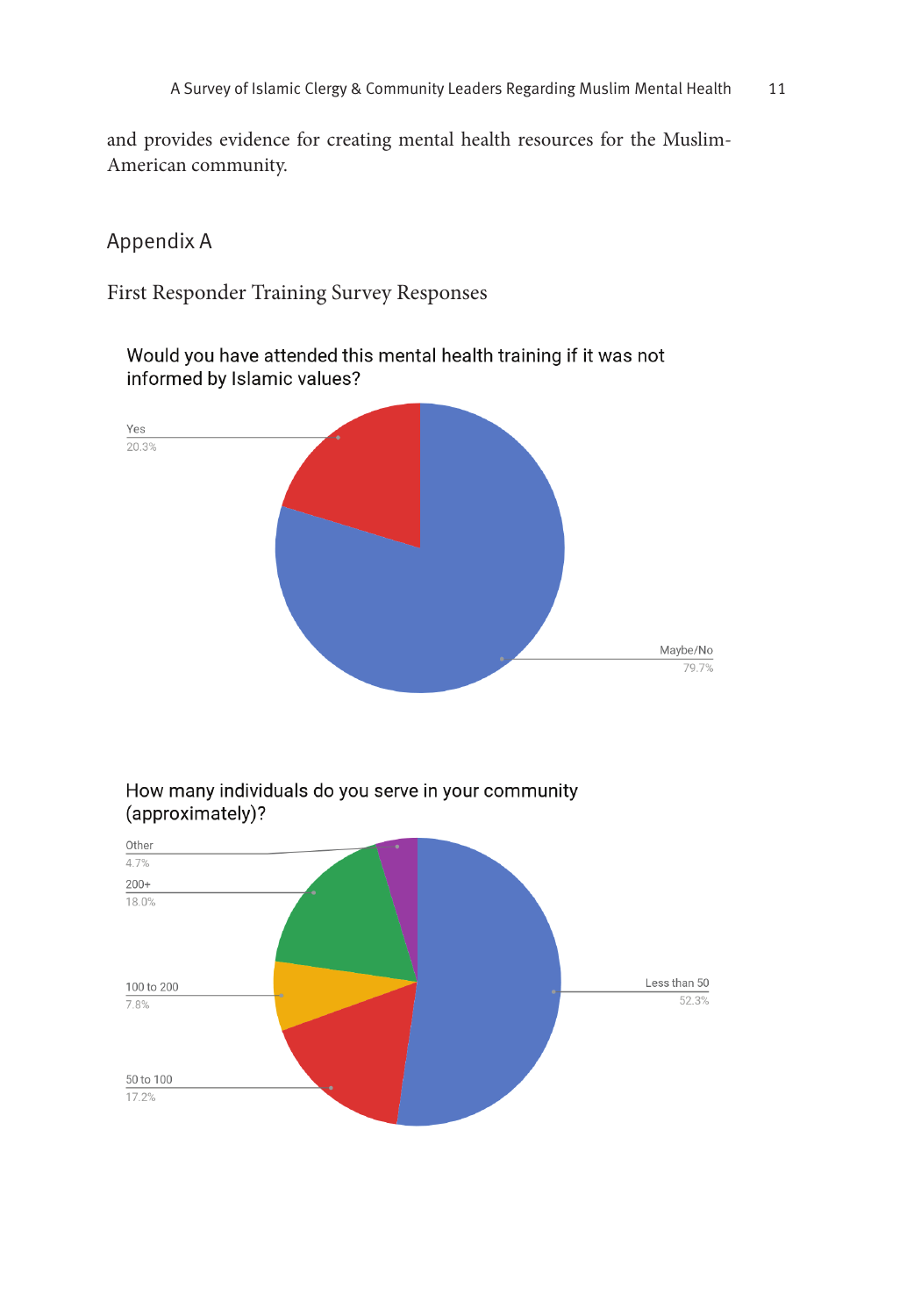

Would you recommend this training (FRT) to colleagues?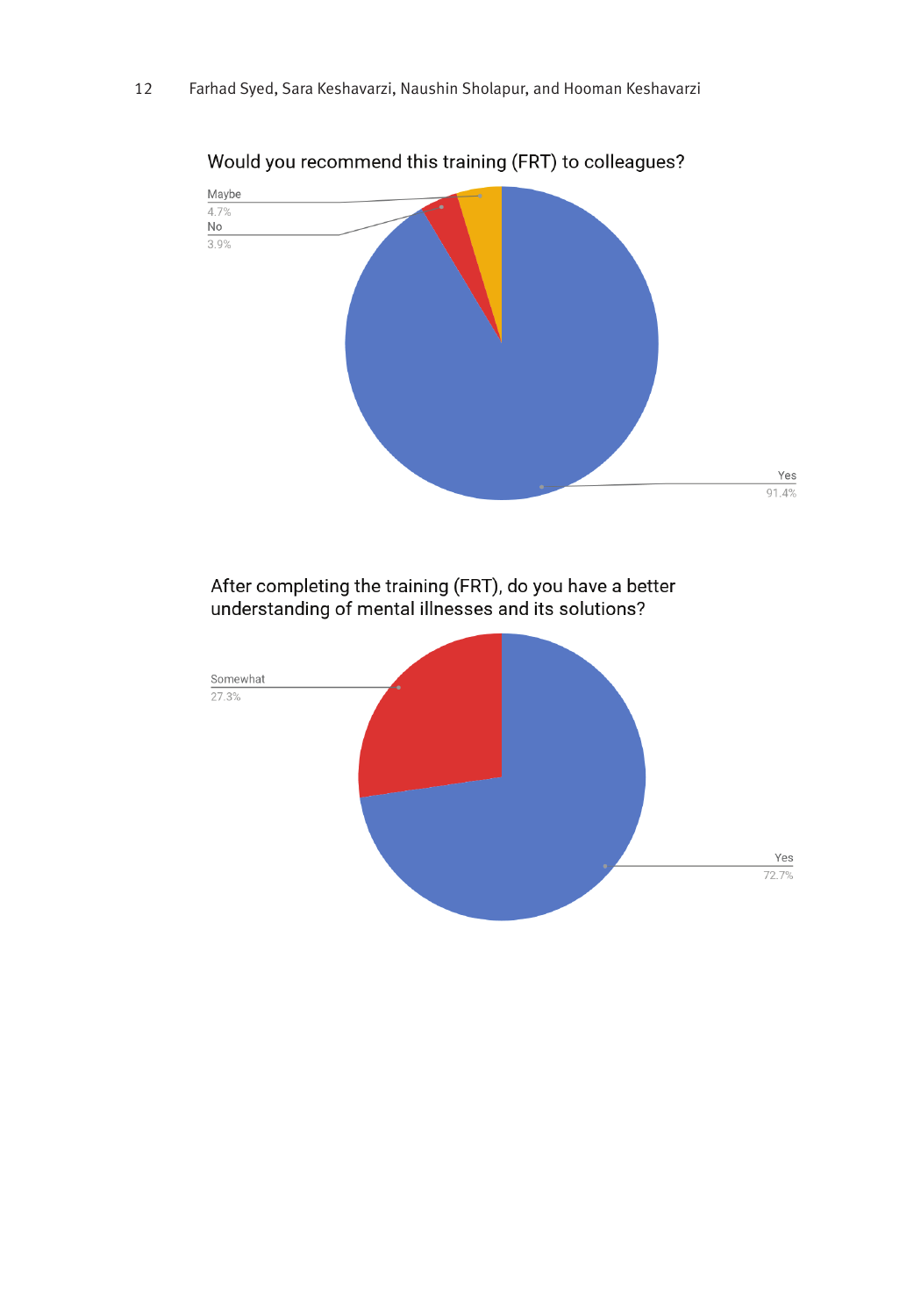#### References

- Abu-Ras, W., & Abu-Bader, S. H. (2008). The impact of September 11, 2001, attacks on well-being of Arab Americans in New York City. *Journal of Muslim Mental Health, 3*, 217–239.
- Ali, O. M., & Milstein, G. (2012). Mental illness recognition and referral practices among imams in the United States. *Journal of Muslim Mental Health, 6*(2), 3–13.
- Ali, O. M., Milstein, G., & Marzuk, P. M. (2005). The imam's role in meeting the counseling needs of Muslim communities in the United States. *Psychiatric Services, 56*(2), 202–205.
- American Psychiatric Association Foundation. (2016). *Mental Health: A guide for faith leaders*. Arlington, VA: APA.
- Farooqi, Y. N. (2006). Traditional healing practices sought by Muslim psychiatric patients in Lahore, Pakistan. *International Journal of Disability, Development and Education, 53*, 401–415.
- George, L. K., Larson, D. B., Koenig, H. O., & McCullough, M. E. (2000). Spirituality and health: What we know, what we need to know. *Journal of Social and Clinical Psychology, 19*, 102–116.
- Haque, A., & Kamil, N. (2012) Islam, Muslims and mental health. In Ahmed, S., & Amer, M. M. (Eds.), *Counseling Muslims: Handbook of Mental Health Issues and Interventions* (pp. 3–13). New York, NY: Routledge/Taylor & Francis Group.
- Inayat, Q. (2007). Islamophobia and the therapeutic dialogue: Some reflections. *Counselling Psychology Quarterly, 20*, 287–293.
- Keshavarzi, H. & Haque, A. (2013). Outlining a psychotherapy model for enhancing Muslim mental health within an Islamic context. *The International Journal for the Psychology of Religion, 23*, 230–249.
- Kianpoor, M., & Rhoades Jr., G. F. (2005). "Djinnati," A possession state in Balochistan, Iran. *Journal of Trauma Practice, 4*, 147–155.
- Koenig, H. G. (2001). Religion and medicine IV: Religion, physical health and clinical implications. *International Journal of Psychiatry, 31*, 321–336.
- Lea, T., Richards, P., Sanders, P., McBride, J., & Allen, G. (2015). Spiritual pathways to healing and recovery: An intensive single-n study of an eating disorder patient. *Spirituality in Clinical Practice, 2*(3), 191–201. doi:10.1037/scp0000085
- McMinn, M. R., Aikins, D. C., & Lish, R. A. (2003). Basic and advanced competence in collaborating with clergy. *Professional Psychology Research and Practice, 34*(2), 197–202. Doi: 10.1037/0735–7028.34.2.197
- Mental Health Commission of Canada. (2018). Mental Health First Aid Canada: Courses. Retrieved from [http://www.mentalhealthfirstaid.ca/en/course-info/](http://www.mentalhealthfirstaid.ca/en/course-info/courses) [courses](http://www.mentalhealthfirstaid.ca/en/course-info/courses)
- Milstein, G., Manierre, A., Susman, V. L., & Bruce, M. L. (2008). Implementation of a program to improve the continuity of mental health care through Clergy Outreach and Professional Engagement (C.O.P.E.). *Professional Psychology: Research and Practice, 39*, 218–228.
- Milstein, G., Manierre, A., & Yali, A. M. (2010). Psychological care for persons of diverse religions: A collaborative continuum. *Professional Psychology: Research and Practice, 41*, 371–381.
- National Institute of Mental Health (2019). Mental Illness. Retrieved April 20, 2019, from <https://www.nimh.nih.gov/health/statistics/mental-illness.shtml>